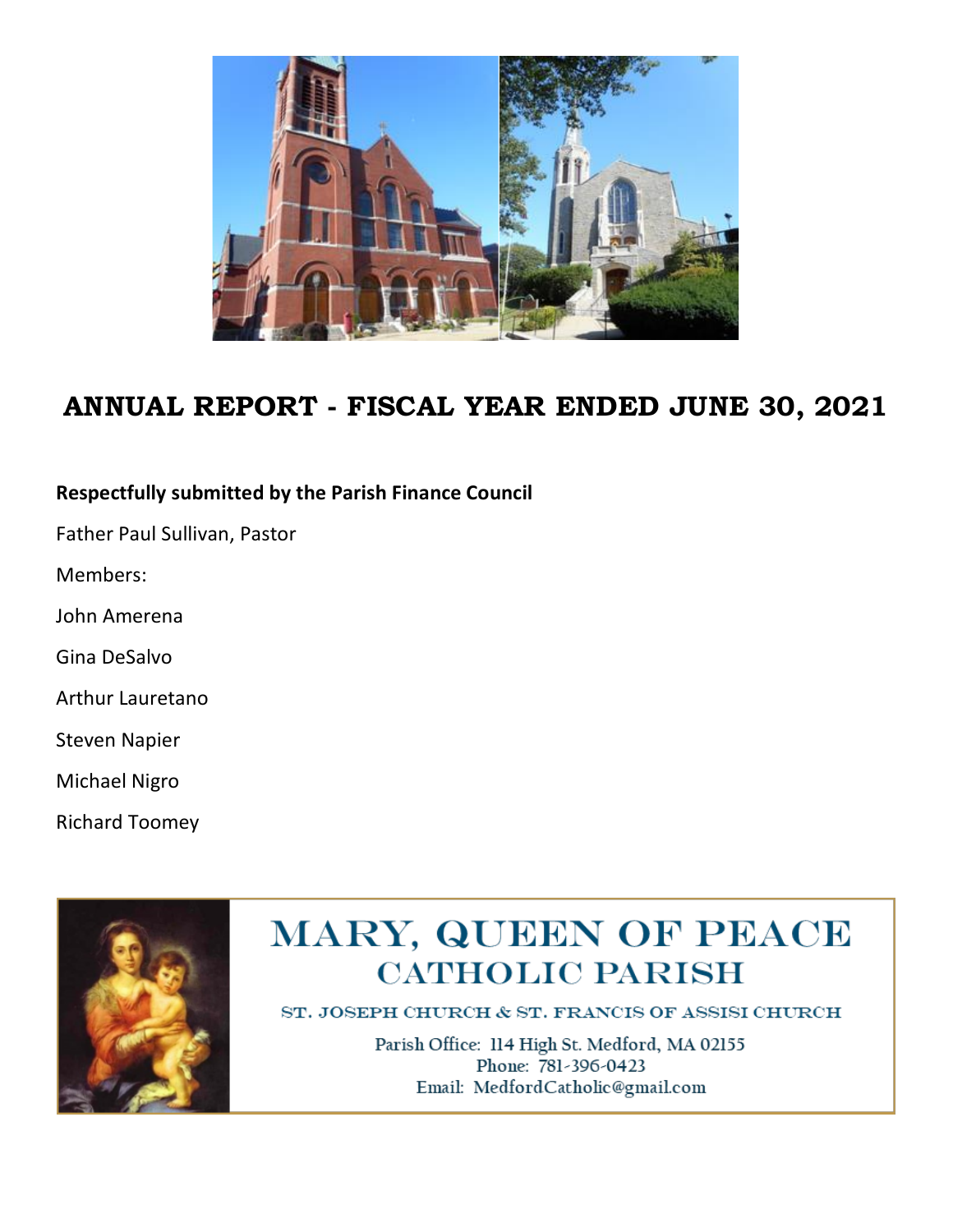|                                               | Mary, Queen of Peace Parish |                     |            |             |               |
|-----------------------------------------------|-----------------------------|---------------------|------------|-------------|---------------|
|                                               |                             |                     |            |             |               |
| <b>INCOME STATEMENT</b>                       | <b>FY21 ACTUALS</b>         | <b>FY20 ACTUALS</b> |            |             |               |
|                                               | Jul '20 - Jun 21            | Jul '19 - Jun 20    | \$ Change  | % Change    | FY21 BUDGET   |
| <b>Operating Income</b>                       |                             |                     |            |             |               |
| Offertory                                     | \$<br>473,947               | 521,490             | (47, 543)  | $-9%$       | \$<br>486,600 |
| <b>Grand Annual</b>                           | 58,882                      | 60,835              | (1,953)    | $-3%$       | 80,000        |
| Sacramental, Candles & Flowers Offerings      | 109,638                     | 88,986              | 20,652     | 23%         | 88,000        |
| <b>Gifts and Bequests</b>                     | 9,215                       | 156,657             | (147, 442) | $-94%$      |               |
| Religious Education                           | 28,560                      | 38,305              | (9, 745)   | $-25%$      | 27,000        |
| Donations & Other Income                      | 76,643                      | 64,059              | 12,584     | 20%         | 25,000        |
| Youth Athletics Income                        | 466                         | 31,141              | (30, 675)  | -99%        |               |
| <b>Fundraising Income</b>                     | 440                         | 18,999              | (18, 559)  | -98%        | 15,000        |
| <b>Rental Donations</b>                       | 7,200                       | 4,675               | 2,525      | 54%         |               |
| <b>Total Operating Income</b>                 | 764,991                     | 985,147             | (220, 156) | $-22%$      | 721,600       |
| <b>Operating Expenses</b>                     |                             |                     |            |             |               |
| Salaries, Wages, Taxes and Employee Benefits  | \$<br>532,562               | 590,775             | (58, 213)  | $-10%$      | 540,674       |
| Parish and Office Operating Expenses          | 60,054                      | 61,528              | (1, 474)   | $-2%$       | 64,600        |
| Rectory household expenses                    | 7,658                       | 10,633              | (2, 975)   | $-28%$      | 13,700        |
| <b>Utilities</b>                              | 111,423                     | 152,941             | (41,518)   | $-27%$      | 122,700       |
| Property and Liability Insurance              | 94,499                      | 79,849              | 14,650     | 18%         | 87,480        |
| Maintenance Expenses                          | 66,801                      | 64,315              | 2,486      | 4%          | 74,200        |
| Pastoral and Liturgical Expenses              | 10,164                      | 19,852              | (9,688)    | $-49%$      | 19,000        |
| Youth / Athletics                             | 450                         | 1,496               | (1,046)    | $-70%$      |               |
| Central Ministry Tithe                        | 40,412                      | 51,334              | (10, 922)  | $-21%$      | 42,946        |
| <b>Catholic Appeal Assessment</b>             | 15,564                      |                     | 15,564     | 100%        |               |
| <b>Total Operating Expenses</b>               | 939,587                     | 1,032,723           | (105, 725) | $-10%$      | 965,300       |
|                                               |                             |                     |            |             |               |
| <b>Net Operating Income (Loss)</b>            | (174,596)                   | (47, 576)           | (127, 020) | 267%        | (243,700)     |
| <b>Non-Operating Income (Expense)</b>         |                             |                     |            |             |               |
| <b>Capital Campaign Donations</b>             | 67,133                      | 156,330             | (89, 197)  | $-57%$      | 136,250       |
| Lease Income                                  | 90,750                      |                     | 90,750     | 100%        | 94,500        |
| Gain on extinguishement of PPP Loan           | 121,100                     |                     | 121,100    | 100%        |               |
| Interest expense                              | (14, 373)                   | (9,065)             | (5,308)    | 59%         | (26, 210)     |
| Structural Repair - Capital expenditure       | (291, 990)                  |                     | (291, 990) | 100%        |               |
| Total Non-Operating Income (Expense)          | (27, 380)                   | 147,265             | (174, 645) | 301%        | 204,540       |
| <b>Net Asset Increase (Decrease)</b>          | \$<br>(201,976)             | 99,689              | (301, 665) | $-303\%$ \$ | (39, 160)     |
|                                               |                             |                     |            |             |               |
| <b>BALANCE SHEET</b>                          |                             |                     |            |             |               |
|                                               | Jul '20 - Jun 21            | Jul '19 - Jun 20    | \$ Change  | % Change    |               |
| <b>Assets</b>                                 |                             |                     |            |             |               |
| Cash                                          | 4,626                       | 143,924             | (139, 298) | $-97%$      |               |
| Savings Depository at RCAB - Unresticted      | 57,991                      | 65,970              | (7, 979)   | $-12%$      |               |
| Savings Depository at RCAB - Inspiring Hope   | 68,192                      | 74,927              | (6, 735)   | $-9%$       |               |
| Savings Depository at RCAB - Security Deposit | 18,089                      | 0                   | 18,089     | 100%        |               |
| Due from (to) School                          | 8,924                       | (24, 777)           | 33,701     | $-136%$     |               |
| <b>Total Assets</b>                           | \$157,822                   | 260,044             | (102,222)  | -39%        |               |
|                                               |                             |                     |            |             |               |
| <b>Liabilities and Equity</b>                 |                             |                     |            |             |               |
| <b>Accounts Payable</b>                       | 123,958                     | 51,960              | 71,998     | 139%        |               |
| Security Deposit - Lease                      | 18,000                      |                     | 18,000     | 100%        |               |
| <b>Other Current Liabilities</b>              | 19,530                      | 56,004              | (36, 474)  | $-65%$      |               |
| PPP Loan Payable                              |                             | 121,100             | (121, 100) | $-100%$     |               |
| Loan Payable to RCAB                          | 472,687                     | 305,357             | 167,330    | 55%         |               |
| <b>Total Liabilities</b>                      | 634,175                     | 534,421             | 99,754     | 19%         |               |
| Equity                                        | (476,353)                   | (274,377)           | (201, 976) | 74%         |               |
| <b>Total Liabilities and Equity</b>           | \$157,822                   | 260,044             | (102, 222) | $-39%$      |               |